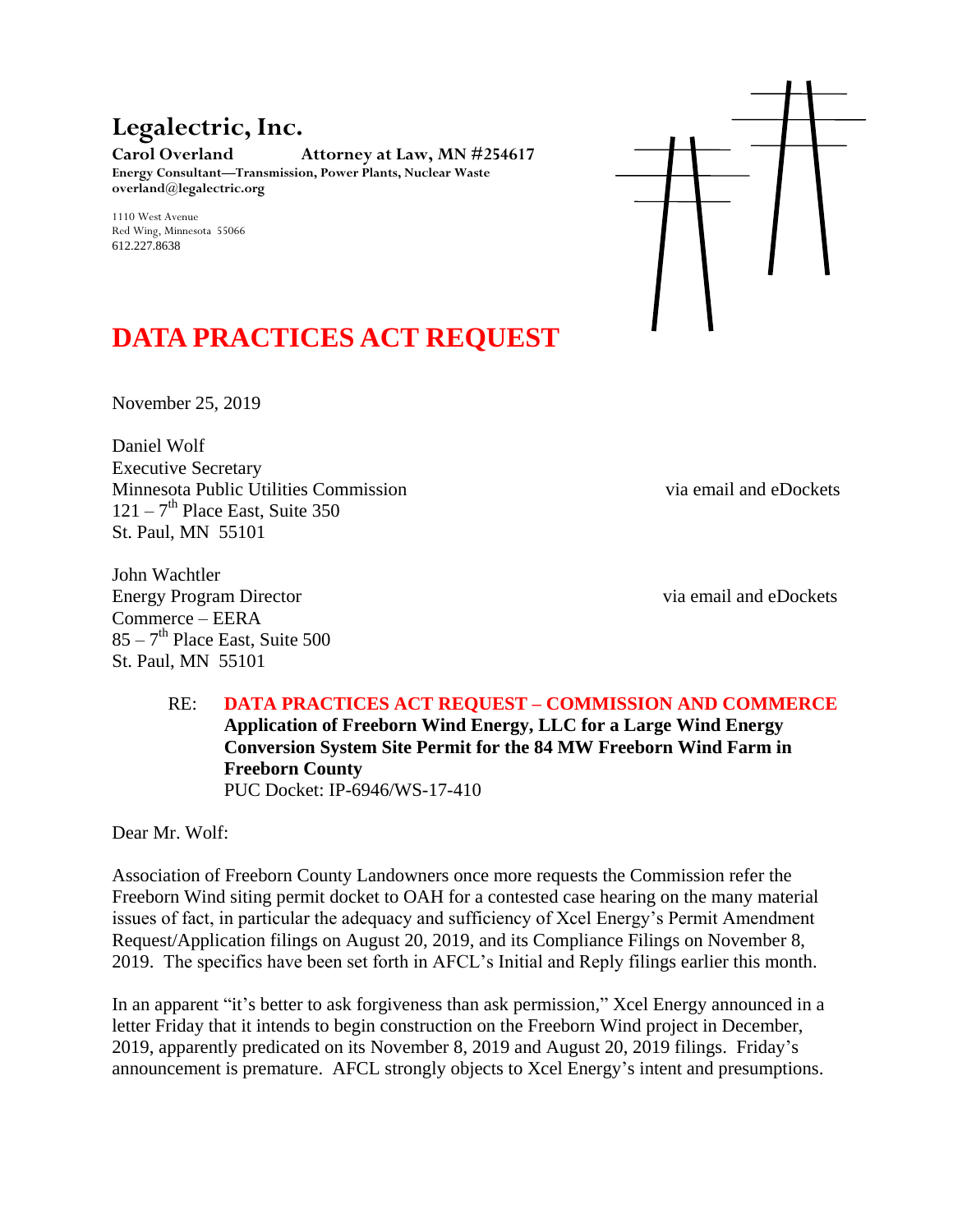The Commission has consistently prohibited "construction," and has regarded activity including storage as construction. Further, Freeborn County's Ordinance prohibits an O&M building in that area, relevant because the Commission appears to be shifting towards reliance on the County Ordinance as support (and distancing itself from the Small Wind Standards). The plan and profile filed in the "Compliance Filings" were filed in the WS-17-410 docket – the O&M building is incorporated into that docket.

The Commission Noticed a comment period, Initial Comments have been filed and Reply Comments were due last week. The Commission has yet to issue staff briefing papers or a meeting notice, or make its decision on what type of proceeding to utilize for this permit amendment request.

Xcel's "asking forgiveness is easier than seeking permission" letter, announcing its intention to begin construction at this time and preparing for December work, again, is premature, because it is unknown how long it will take for the Commission to make a decision, much less complete the review process, whatever it may be. A blanket is not necessary. Gravediggers, septic installers, and others have long established practices to dig in the winter.

Yes, beginning construction at this point is "at their risk." But is Xcel's "forgiveness" approach one that should be sanctioned… or sanctioned? AFCL requests that the Commission instruct Xcel Energy to postpone activities until the Commission has made its decision regarding the permit amendment request, after public process, independent verification, and review of the specifics of Xcel's permit amendment request.

### **Regarding start of construction in December 2019:**

Per the Permit, filings are to be completed at least 14 days prior to a pre-construction meeting as set forth in Permit Sections 5.1; 5.2.1; 5.2.9; 5.2.10; 5.2.12; 5.2.16; 5.5.2; 7.2; 7.3; 7.4; 7.5.1; 8.1; 10.1; 10.2; 10.3; and 10.10. Noise modeling is to be filed at least 60 days prior to the preconstruction meeting, and the Decommissioning Plan at least 60 days prior to the pre-operational meeting. Xcel's revised Application was filed August 20, 2019, Compliance Filings on November 8, 2019, and filings on the subjects of those Permit Sections listed above were filed on those days.

As of yet, there has been no public review, no agency independent verification and review, and no Commission determination of the sufficiency of these filings. AFCL and many others have filed comments and evidence entered by Affidavit calling the adequacy of those filings into question and raising material issues of fact, particularly regarding noise, shadow flicker, decommissioning, and the complaint process.

The Commission adopted Findings regarding Freeborn Wind's demonstration of compliance with noise standards and the floor of public process regarding Freeborn's noise modeling:

## **Finding 243**

Should the Commission choose to do so, it could provide Freeborn Wind with an opportunity to submit a plan demonstrating how it will comply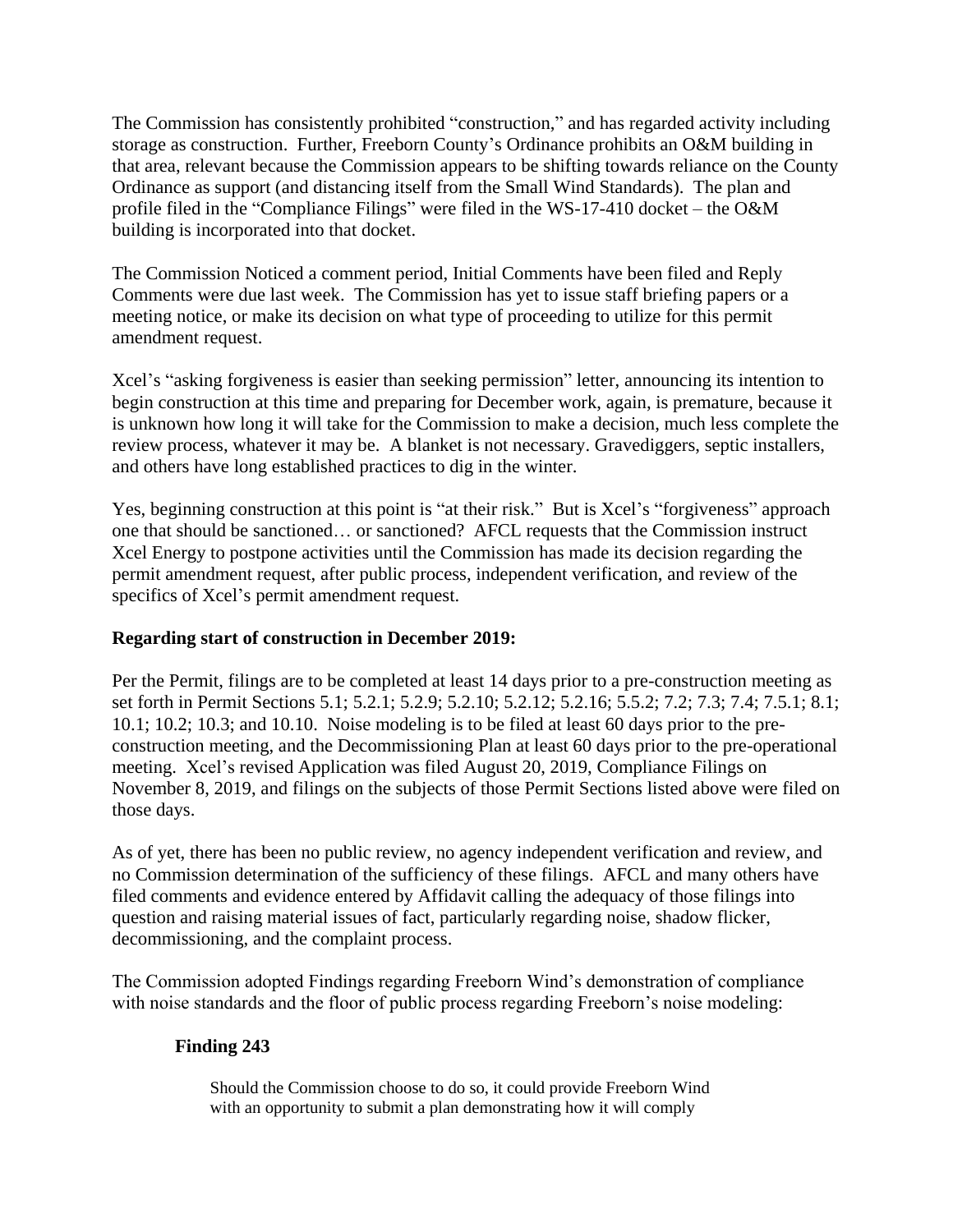with Minnesota's noise standards at all times throughout the footprint of the Freeborn Wind Project. The plan should include low frequency noise measurements for evaluation in consultation with MDH.

#### **Finding 244**

The Administrative Law Judge further recommends that the plan be made available for public and agency comment and a hearing held with a summary report. The Commission should then review and approve a preconstruction noise mitigation plan that best assures that turbine noise will not cause noise levels that exceed Minnesota's noise standards.

Order, December 19, 2018; see also Minn. Stat. §216E.08 Public Participation.

One example of the inadequacy of the filings is regarding Shadow Flicker, where the modeling provided by the Applicants shows many "receptors" will likely experience more than 30 hours of shadow flicker. The Permit states:

#### **Permit Section 7.2 Shadow Flicker**

Should shadow flicker modeling identify any residence that will experience in 30 hours, or more, of shadow flicker per year, the Permittee must specifically identify these residences in the Shadow Flicker Management Plan. If through minimization and mitigation efforts identified in the Shadow Flicker Management Plan the Permittee is not able to reduce a residence's anticipated shadow flicker exposure to less than 30 hours per year a shadow flicker detection systems will be utilized during project operations to monitor shadow flicker exposure at the residence. The Shadow Flicker Management Plan will detail the placement and use of any shadow flicker detection systems, how the monitoring data will be used to inform turbine operations, and a detailed plan of when and how turbine operations will be adjusted to mitigate shadow flicker exposure exceeding 30 hours per year at any one receptor. The results of any shadow flicker monitoring and mitigation implementation will be reported by the Permittee in the Annual Project Energy Production Report identified in Section 10.8 of this Permit.

The Applicant is to "specifically identify these residences in the Shadow Flicker Plan," and it has not done so. Further, there has been no determination of the adequacy and sufficiency of the Shadow Flicker information provided. AFCL has reviewed the shadow flicker numbers and found that many homes are recipients of a great excess of 30 hours. Do the math! Again, this review and determination must be done in a public process, at the very least, that process set out in FoF 243 and 244 above.

## **DATA PRACTICES ACT REQUEST TO PUC AND COMMERCE-EERA**

1. AFCL requests all documentation of notice, planning, and scheduling of any and all pre-construction meetings for the Freeborn Wind project by and between the Commission and Commerce with Freeborn Wind (Invenergy and/or Xcel) and Freeborn County.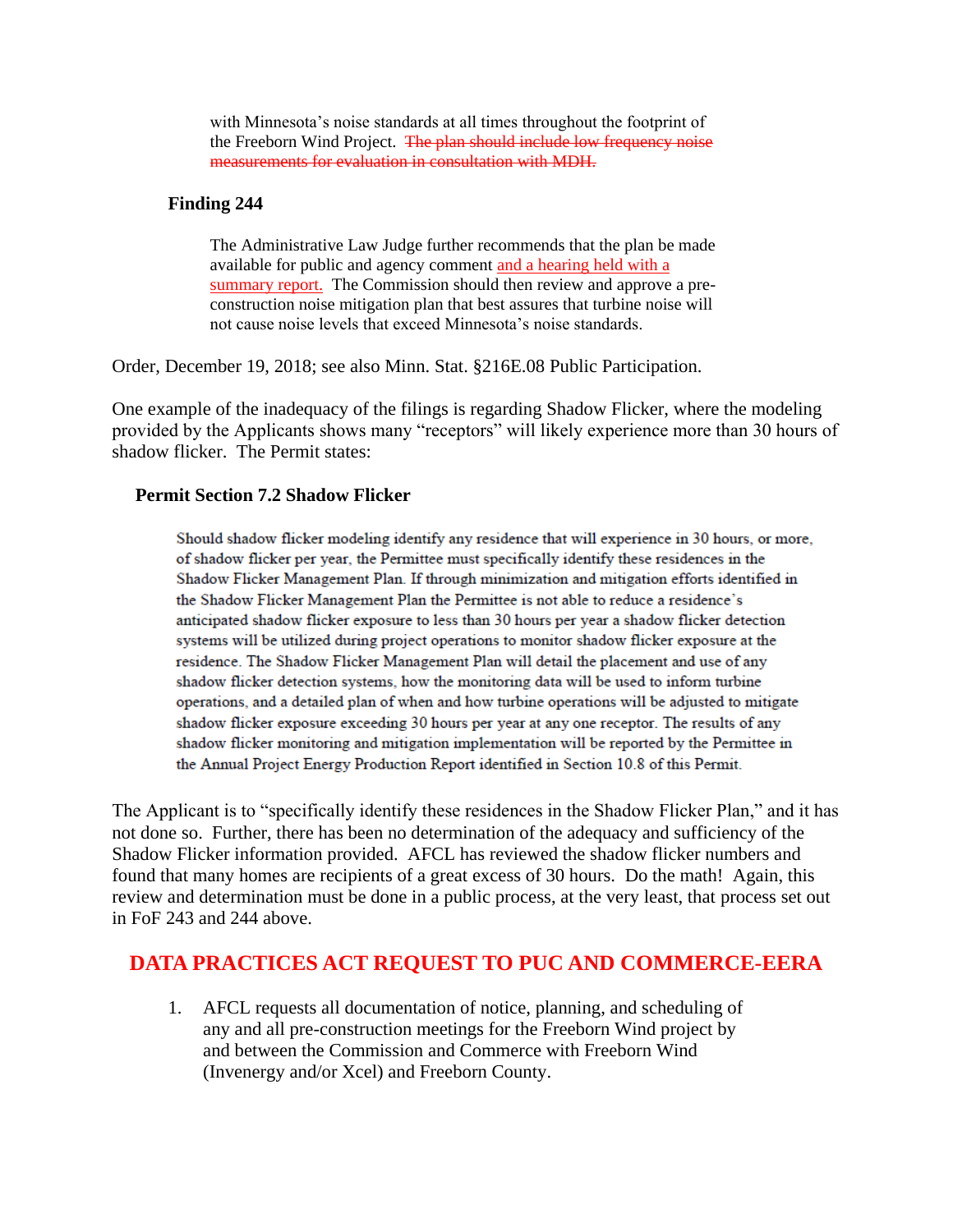- **2. AFCL AGAIN requests notice, of at least 10 days, of the time and location of any and all pre-construction meetings for the Freeborn Wind project. AFCL is a party in this proceeding.**
- 3. AFCL requests all documentation of review, correspondence, memos, by Commission and/or Commerce, to and/or from the Commission, and to and/or from Freeborn Wind (Xcel Energy and/or Invenergy), about Freeborn Wind's (Xcel Energy and/or Invenergy) Permit Amendment Request/revised Application of 8/20/2019.
- 4. AFCL requests all documentation, between 6/8/2019 and the present, of review, correspondence, memos, by Commission and/or Commerce, to and/or from the Commission, and to and/or from Freeborn Wind (Xcel Energy and/or Invenergy), regarding the subjects of, and of and to and from Freeborn Wind (Xcel Energy and/or Invenergy), about Freeborn Wind (Xcel Energy and/or Invenergy)'s filed Compliance Filings, of 11/8/2019.
- 5. AFCL requests all documentation, between 6/8/2019 and the present, of review, correspondence, memos, by Commission and/or Commerce, to and/or from the Commission, and to and/or from Freeborn Wind (Xcel Energy and/or Invenergy), regarding Freeborn Wind (Xcel Energy and/or Invenergy).
- 6. AFCL requests all documentation of review, correspondence, memos, by Commission and/or Commerce, to and/or from the Commission, and to and/or from Freeborn Wind (Xcel Energy and/or Invenergy), regarding Freeborn Wind noise monitoring and the noise modeling filed 8/20/2019, including but not limited to applicant's use of 0.5 ground factor/effect and 0.0 ground effect.
- 7. AFCL requests all documentation of review, correspondence, memos, by Commission and/or Commerce, to and from the Commission, and to and from about Freeborn Wind (Xcel Energy and/or Invenergy), regarding Freeborn Wind's shadow flicker modeling filed on 8/20/2019.
- 8. AFCL requests all documentation of review, correspondence, memos, by Commission and/or Commerce, to and from the Commission, and to and from about Freeborn Wind (Xcel Energy and/or Invenergy), regarding Freeborn Wind's decommissioning plan filed 2/11/2019.
- 9. AFCL requests all documentation of review, correspondence, memos, by Commission and/or Commerce, to and from the Commission, and to and from about Freeborn Wind (Xcel Energy and/or Invenergy), regarding Freeborn Wind's proposed Complaint Process filed on 11/8/2019.